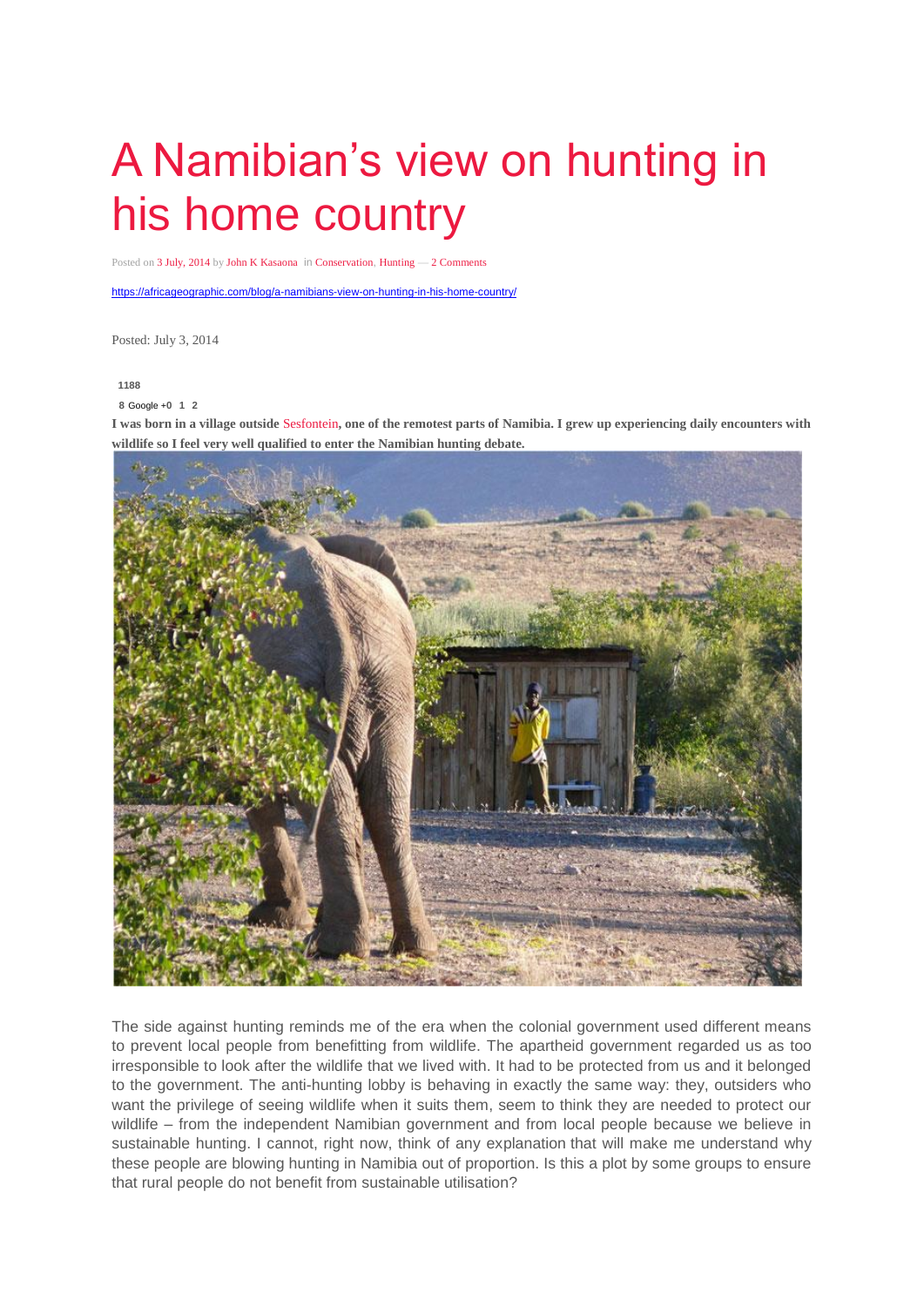It is very important for people to realise that in most of Namibia wildlife is free-roaming, outside national parks, in communally-owned conservancies where the local communities have taken it upon themselves to live with wildlife, some of it extremely dangerous such as elephant, rhino and predators. This is in areas where these same people are farming to make a living. The Government of the Republic of Namibia has given its people, in communal areas who so wish to live with wildlife, the rights to also benefit from it as they would do with their livestock.

I do understand that there are people out there who don't want to see wild animals being killed. To me this totally illogical as many animals all over the world are being killed every day – be it fish, cattle, pigs, sheep and chicken. And the way most of these animal are being killed is without any respect, and crueler than we can imagine. Why are these people not shouting about this? Or are their mouths too full of beef, pork or mutton?

Hunting in our beloved Namibia is a carefully thought through business by our politicians and our local environmental scientists. We do selective hunting only after an annual game count in conservancies. This is backed up by monitoring initiatives such as routine weekly and monthly wildlife patrols by conservancy staff.

So we do all we can to ensure our hunting initiatives are sustainable. We are not perfect and make mistakes but our aim is good conservation done in an African way.

I would think if people were so much concerned about wildlife, the focus would be on how to curb the immense poaching activities that are happening in South Africa, Kenya and other countries. Why are they picking on Namibia where we have found our own road to conserve and increase our wildlife populations, while at the same time helping rural people to diversify their local economies?

The Namibian initiative is geared to empower our local people. If they did not see some benefits coming from wildlife, most of us would not be prepared to go on sharing our lands with wild animals. Let us not discourage practices that have ensured that today we can proudly say that our wildlife population have increased outside national parks to the point that we have more wildlife outside our parks than inside. This has happened only because ordinary citizens regard wildlife as theirs. Take away this sense of ownership and their right to benefit, and we will lose the ground we have gained. People out there who are shouting about hunting behave as if the wildlife belongs to them, not to us.

We have come a long way to get local people on board with wildlife conservation. Let us not take them backwards. It's our Namibian communities who help us to do better conservation.

I am asking those who are against hunting to put yourselves in the shoes of the local people who have to bear costs of living with elephants, lions and other dangerous animals on a daily basis. I am a serious conservationist but I would not be happy to ask my children to walk to school knowing that lions were roaring nearby last night. And what about elephants? Which one of the animal rightists would allow their children to play soccer when an elephant herd is passing? Do they know or care how many people were killed by elephants in Namibia last year?

Our people of Namibia are amazingly tolerant of wildlife. I know of many cases where families have had to stay without water for a day just because an elephant has destroyed their water point the previous night. Yet they will continue to live with elephants, even in cases where someone they love has been trampled to death by an elephant. Hundreds of farming families tolerate stock losses to lions, leopards, cheetah and hyena. Yet we do our best to manage our predators, not merely kill them all. Hunting is a part of our strategy.